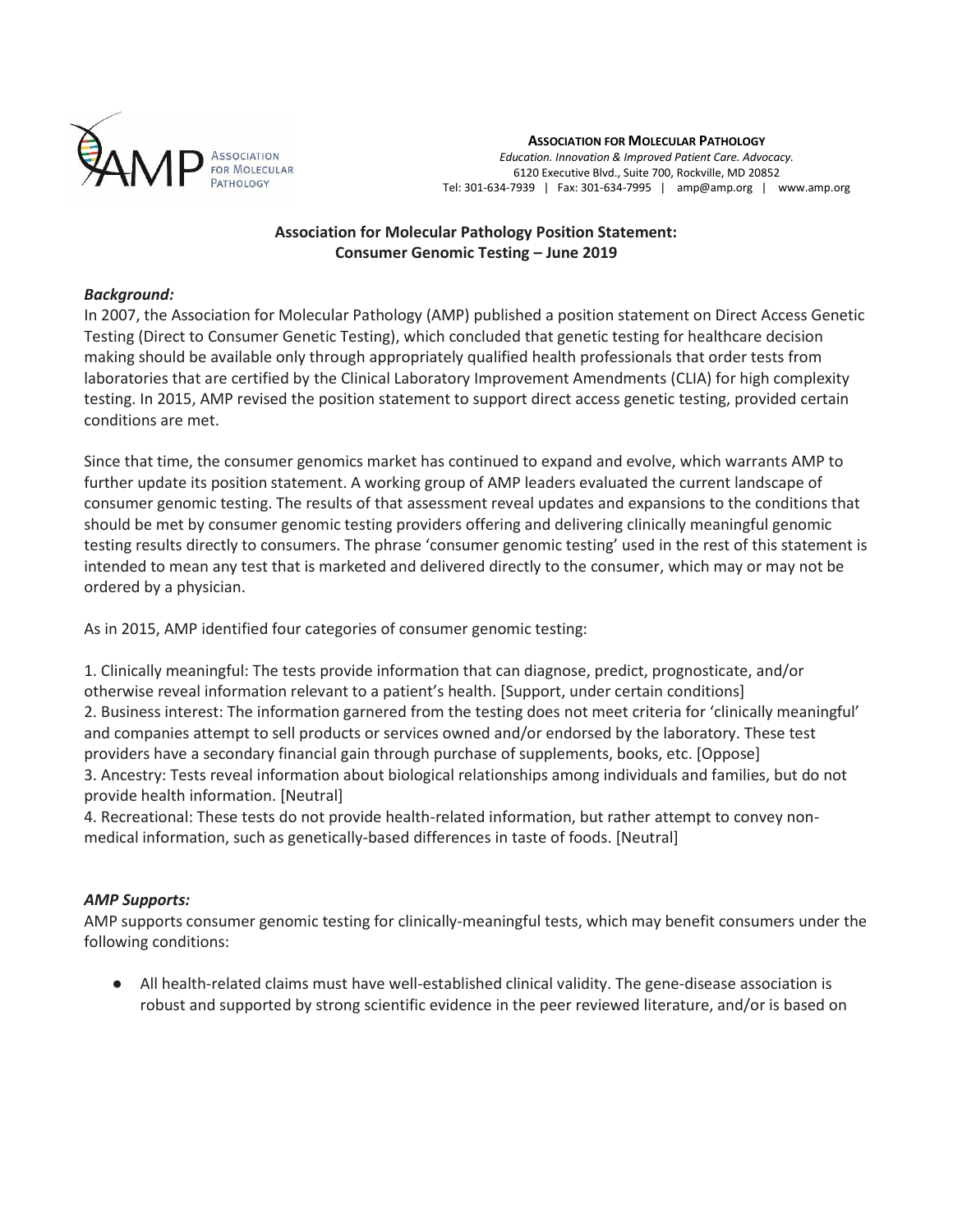evidence referenced or annotated in current genetic/genomic databases (e.g., ClinGen criteria<sup>1,2</sup> for definitive or strong gene-disease association).

- The laboratory must comply with the CLIA statute and regulations, including having documented analytical validity, a robust quality management system, and appropriately licensed or credentialed laboratory personnel. Test validation and interpretation should be performed by board-certified molecular laboratory professionals.
	- o The underlying data and analytical methodology, including computational and/or statistical methods employed, power analyses, confidence analyses, etc. should be readily available to health professionals upon request.
- Transparency regarding the analytical and clinical validity of the tests should be present in all marketing materials and included in each consumer's report of laboratory results.
	- $\circ$  Specifications include but are not limited to, analytical and clinical sensitivity/specificity, and the limitations of assay such as residual risk of disease in the absence of genetic variations.
- Reporting of test results and the limitations of the test should be in lay language. As an example, different technologies used by consumer genomic companies—single-nucleotide polymorphism (SNP) array, targeted genotyping, next generation sequencing have different limitations, failure modes and breadths of coverage, which should be described so consumers and their health care providers can determine the limitations of the test.
- The report should include an interpretation of the finding(s) and describe its significance for the consumer's health status, as well as implications for family members.
- Additionally, some negative test findings only reduce disease risk for well-defined ethnic subgroups or patients and are not applicable to the broader population, if applicable this information should be explained to the consumer as well.
- AMP recommends that consumer genomic testing providers adhere to The Future of Privacy Forum's "Privacy Best Practices for Consumer Genetic Testing Services."<sup>3</sup>
- Consumer genomic testing providers are encouraged, but not required, to conduct evaluations to gauge user comprehension of test description materials and test results, including ethnic-specific residual risk interpretations.
- AMP strongly supports referral for genetic counseling services and the provision of educational materials to consumers of genomic testing. Test providers should provide genetic counseling or encourage genetic counseling as an additional step for education of the consumer (and the consumer's family, if applicable). Genetic counseling resources such as referrals to the National Society of Genetic Counselors' directory or through genetic counseling contracting services are considered appropriate.
- Consumer genomic testing providers should recommend that consumers discuss any actionable test results with their physicians for clinical care decisions. Positive potentially-actionable test results should be discussed with a healthcare provider, who may order confirmatory or additional testing prior to initiating treatment.
- Consumer genomic testing providers should provide clear language about potential insurance risks, e.g. the Genetic Information Nondiscrimination Act (GINA) protects against health insurance discrimination, but not long-term disability or life insurance.

 $\overline{a}$ 

<sup>1</sup> [https://www.clinicalgenome.org](https://www.clinicalgenome.org/)

<sup>2</sup> Strande *et al.* (2017) Evaluating the Clinical Validity of Gene-Disease Associations: An Evidence –Based Framework Developed by the Clinical Genome Resource. American Journal of Human Genetics. 100(6):895-906.

<sup>&</sup>lt;sup>3</sup> The Future of Privacy Forum, Privacy Best Practices for Consumer Genetic Testing Services, 2018: <https://fpf.org/2018/07/31/privacy-best-practices-for-consumer-genetic-testing-services/>